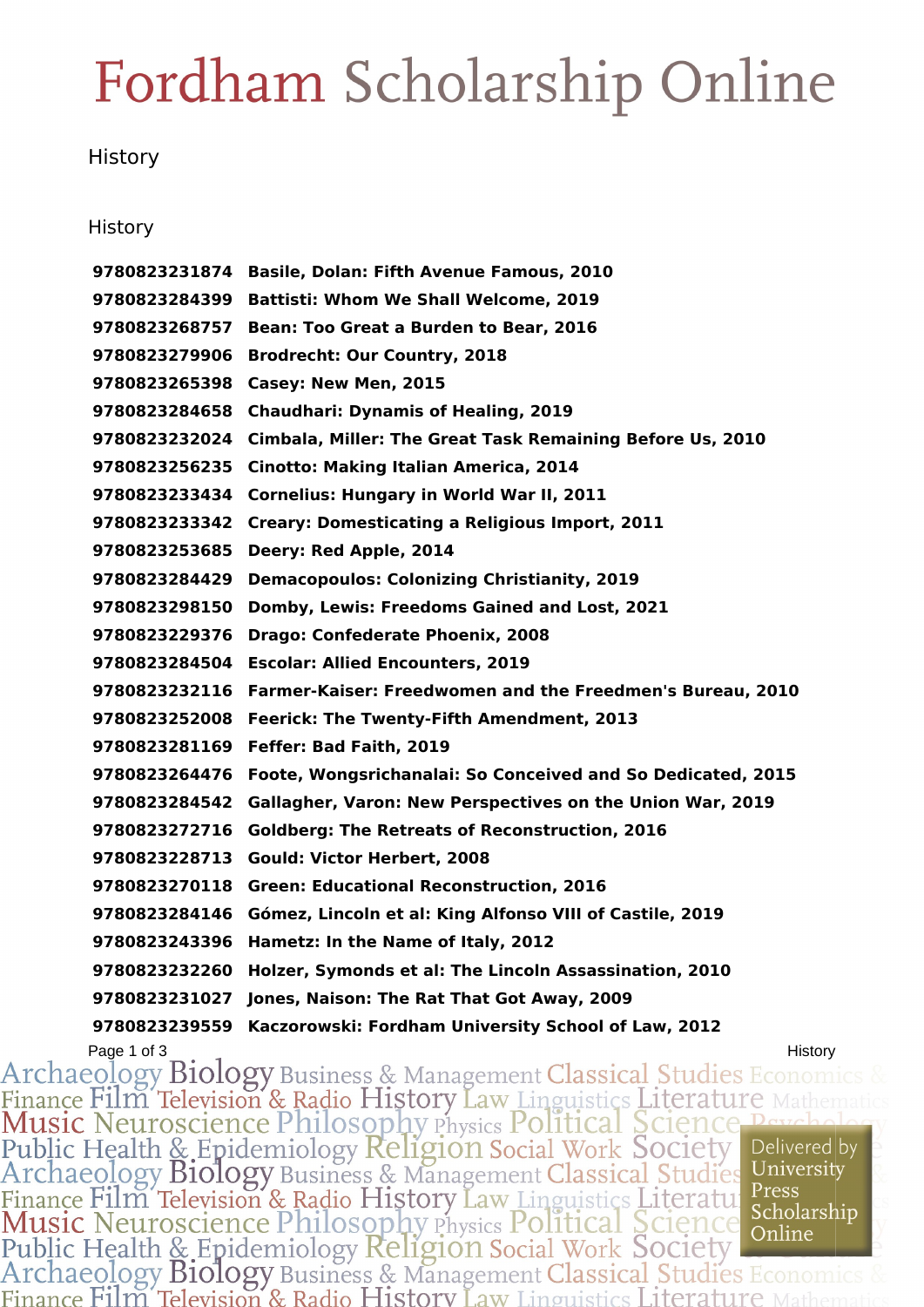# Fordham Scholarship Online

| 9780823276592 | Keating: Shades of Green, 2017                                                             |
|---------------|--------------------------------------------------------------------------------------------|
| 9780823226504 | Keller: Chancellorsville and the Germans, 2007                                             |
| 9780823262786 | Knittel: The Historical Uncanny, 2014                                                      |
| 9780823267538 | Kurtz: Excommunicated From the Union, 2015                                                 |
| 9780823255191 | Longenecker: Gettysburg Religion, 2014                                                     |
| 9780823239771 | <b>Marble: Scraping the Barrel, 2012</b>                                                   |
| 9780823234165 | Mayer: As Bad as They Say?, 2011                                                           |
| 9780823233106 | McCabe: Miracle on High Street, 2010                                                       |
| 9780823289646 | McGuinness, Burns: Preaching with Their Lives, 2020                                        |
| 9780823282500 | <b>Mendez: A Great Sacrifice, 2019</b>                                                     |
| 9780823243440 | Miller, Guelzo: Lincoln and Leadership, 2012                                               |
| 9780823251940 | Moreno, O'Neill: Constitutionalism in the Approach and Aftermath of<br>the Civil War, 2013 |
| 9780823243341 | Mulderink, III: New Bedford's Civil War, 2012                                              |
| 9780823268382 | <b>Nelson: Commons Democracy, 2015</b>                                                     |
| 9780823228959 | Percoco, Holzer: Summers with Lincoln, 2008                                                |
| 9780823231201 | Piehler, Pash: The United States and the Second World War, 2010                            |
| 9780823286676 | Pinto: The Doctor and Mrs. A., 2019                                                        |
| 9780823245604 | Pojmann: Italian Women and International Cold War Politics,<br>1944-1968, 2013             |
| 9780823253692 | Raskin: The Routes Not Taken, 2013                                                         |
| 9780823243099 | <b>Reynolds: War in Worcester, 2012</b>                                                    |
| 9780823240227 | Rohs, Estrine: Raised by the Church, 2011                                                  |
| 9780823245642 | Rota: A Pact with Vichy, 2012                                                              |
| 9780823251650 | <b>Sabine: Veiled Desires, 2013</b>                                                        |
| 9780823279753 | Sandow, Gallagher: Contested Loyalty, 2018                                                 |
|               | 9780823230518 Sandow: Deserter Country, 2009                                               |
|               | 9780823243297 Schmidt: Süssen Is Now Free of Jews, 2012                                    |
|               | 9780823234196 Seraile: Angels of Mercy, 2011                                               |
|               | 9780823226788 Serra: The Value of Worthless Lives, 2007                                    |
| 9780823271511 | Shelley: Fordham, A History of the Jesuit University of New York,<br>2016                  |
|               | 9780823288380 Short: Uniquely Okinawan, 2020                                               |

Page 2 of 3<br>Archaeology Biology Business & Management Classical Studies Economics Finance Film Television & Radio History Law Linguistics Literature Public Health & Epidemiology Religion Social Work Society<br>Archaeology Biology Business & Management Classical Studies Delivered by University Finance Film Television & Radio History Law Linguistics Literature Press<br>Music Neuroscience Philosophy Physics Political Science Scholarshi<br>Public Health & Epidemiology Religion Social Work Society<br>Archaeology Biology Busi Press Scholarship Finance Film Television & Radio History Law Linguistics Literature